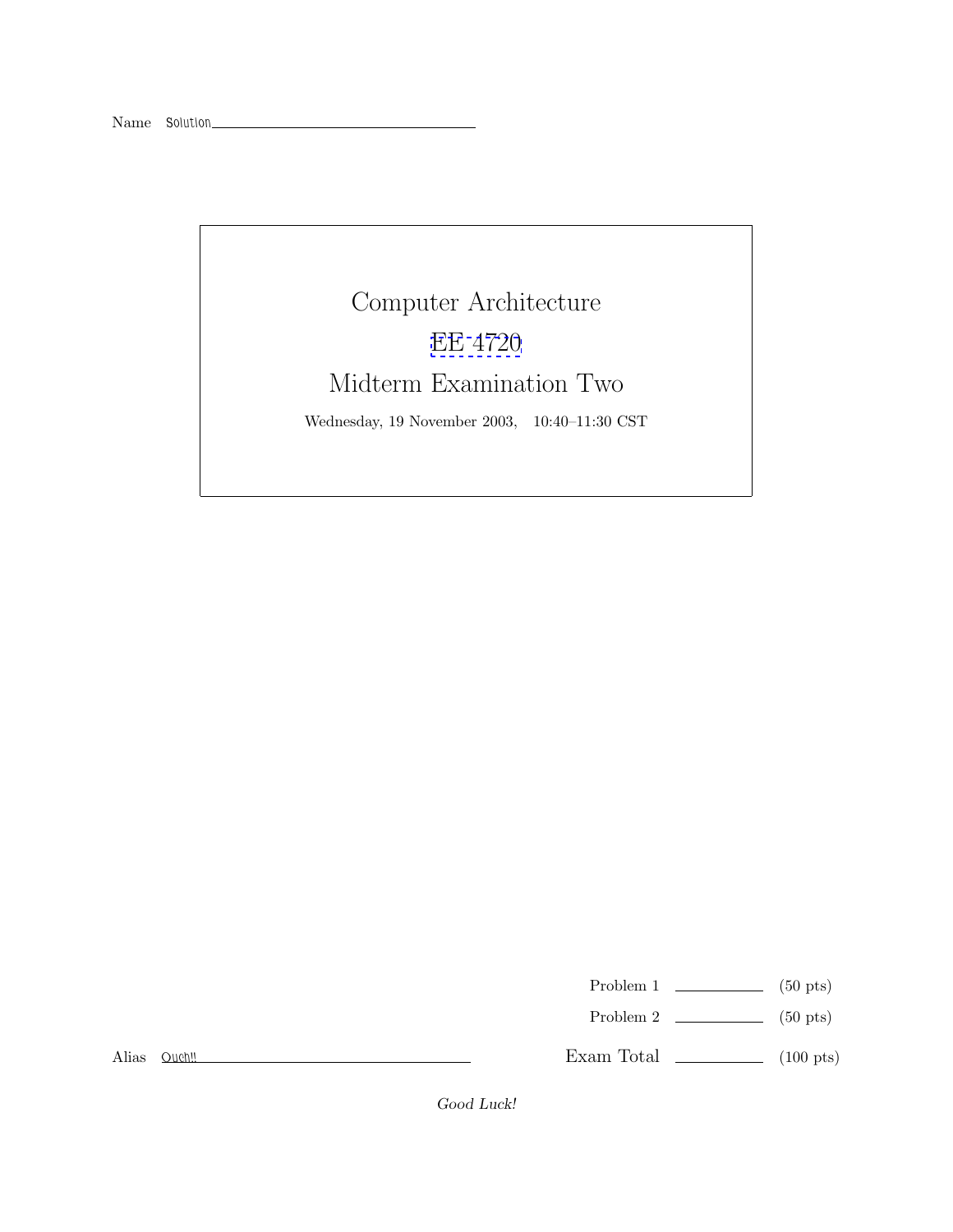Problem 1: In the diagram below some wires are labeled with cycle numbers and values that will then be present. For example, C6:9 indicates that at cycle 6 the pointed-to wire will hold a 9. Other wires are labeled just with cycle numbers, indicating that the wire is used at that cycle. There are no stalls during the execution of the code.[50 pts]

- $\triangledown$  Write a program consistent with these labels.
	- Show the address of every instruction.

Show every register number that can be determined and use r10, r11, etc. for other register numbers.

© One immediate value and two register numbers are found in interesting ways.



*Solution shown below. Upper case in an instruction name indicates something that is known for certain, lower case is for something guessed but consistent with labels. For example,* Sw *means it's definitely a store but the size could be word, or something else (half word, byte).*

*The interesting part was the load instruction. First of all, it's definitely a load word since the loaded value spans more than 16 bits. The effective address computed by the load happens to be the address of the first instruction, so 0x00c32824 is not any-old data, but the first instruction. To determine the first instruction one has to hand-disassemble 0x00c32824 (which is why it's shown in binary). The zero opcode indicates that it is type R (as does its use of the rt register in the EX stage). The register numbers are easy to parse from its register field. No one was expected to remember the function field value, full credit was given for getting the registers right.*

*The offset of the load instruction is determined by subtracting* r31*'s contents from the effective address,* 0x1000*. Since* r31 *is the return address it must be* 0x100c*, so the difference is -12.*

| Cycle |                                      |  |                |                |  | 0 1 2 3 4 5 6 7 8 |  |
|-------|--------------------------------------|--|----------------|----------------|--|-------------------|--|
|       | 0x1000 ADD R5, R6, R3 IF ID EX ME WB |  |                |                |  |                   |  |
|       | 0x1004 JALR r31, r10                 |  | IF ID EX ME WB |                |  |                   |  |
|       | 0x1008 LW r11, $-12(r31)$            |  |                | IF ID EX ME WB |  |                   |  |
|       | $0x1200$ Sw r31, $0(r12)$            |  |                |                |  | IF ID EX ME WB    |  |
|       | $0x1204$ and R4, r11, $0x2000$       |  |                |                |  | IF ID EX ME WB    |  |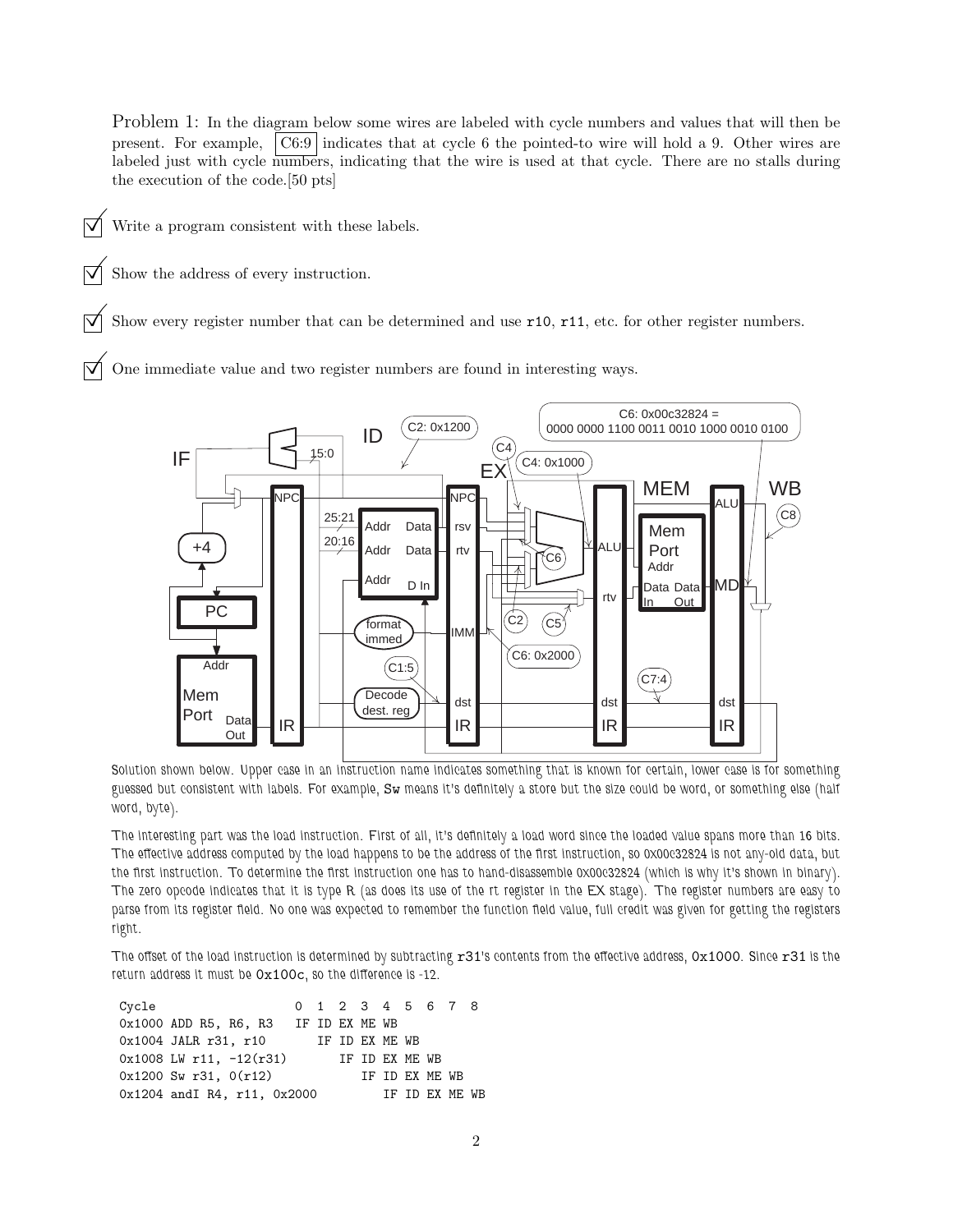Problem 2: On the next page is a MIPS pipeline that implements the post-increment load instruction from Homework 4. In the code below the post-increment loads load the data at the address in r2 into destination register r1. They then store the address  $+4$  (the address of the next word) in r2.

The implementation on the next page uses a register file with only one write port, just like in Homework 4. The loaded value gets written back in the post-increment load's writeback cycle, the incremented address normally gets written back in the writeback cycle of the next instruction that does not itself perform writeback. That may be the very next instruction, or several instructions later. Or never (see the cases below). [50 pts]

(a) Design the control hardware for the five **bold** multiplexors (one in EX, two in WB, and two for the new pipeline latch) so that the implementation correctly executes as many cases below as possible with as few stall cycles as possible. Do not worry about exceptions.

(b) Design the logic to generate the stall signal needed for at least one case below and for similar cases. Stall in as few cases as possible.

# Pipeline segments provided for convenience. In at least # one case stalls will be necessary, AND THOSE STALLS ARE NOT SHOWN. # In examples focus on r1-r9. # Case 1: Ordinary case, use WB of branch. # Cycle: 01234567  $\ln r1$ ,  $(r2)+$  IF ID EX ME WB add r12, r11, r12 IF ID EX ME WB bne r15, r16 SOMEWHERE IF ID EX ME WB add r12, r11, r12 IF ID EX ME WB # Case 2: Register r2 not needed. # Cycle: 01234567 lw r1, (r2)+ IF ID EX ME WB add r12, r11, r12 IF ID EX ME WB add r2, r14, r15 IF ID EX ME WB add r18, r2, r19 IF ID EX ME WB # Case 3: Bypass needed. # Cycle: 0123456789  $\ln r1$ ,  $(r2)$ + IF ID EX ME WB add r12, r11, r12 IF ID EX ME WB add r12, r11, r12 IF ID EX ME WB add r12, r2, r11 IF ID EX ME WB bne r15, r16 SOMEWHERE IF ID EX ME WB add r12, r11, r12 IF ID EX ME WB # Case 4: Notice that base address registers different. (r2, r4) # Cycle: 0123456789 lw r1, (r2)+ IF ID EX ME WB lw r3, (r4)+ IF ID EX ME WB add r12, r11, r12 IF ID EX ME WB add r12, r11, r12 IF ID EX ME WB bne r15, r16 SOMEWHERE IF ID EX ME WB add r12, r11, r12 IF ID EX ME WB # Case 5: Make sure this works correctly. # Cycle: 012345678  $\ln r1$ ,  $(r2)$ + IF ID EX ME WB add r12, r11, r12 IF ID EX ME WB add r12, r11, r12 IF ID EX ME WB add r2, r13, r14 IF ID EX ME WB add r18, r2, r19 IF ID EX ME WB